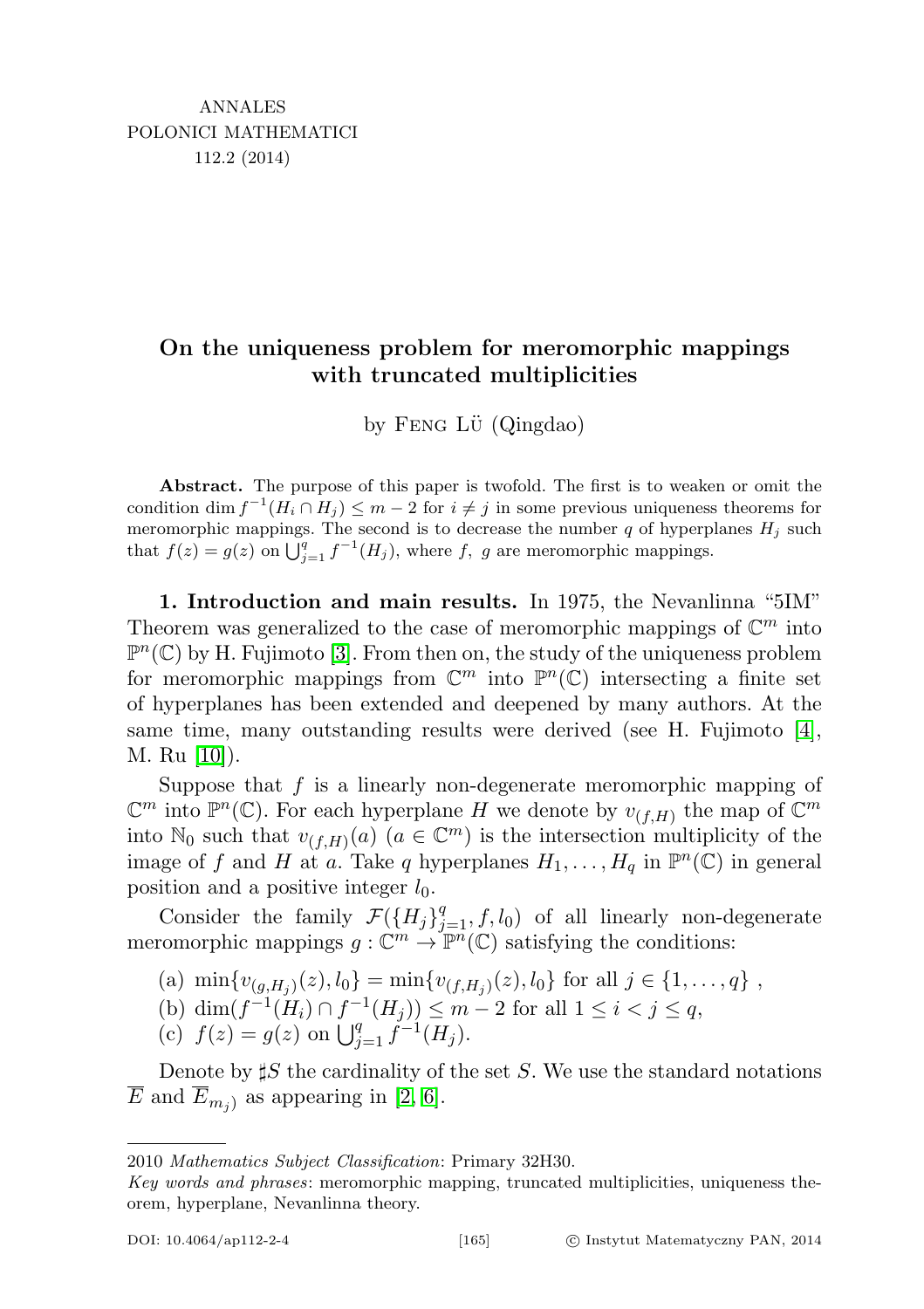In 1983, L. Smiley [\[11\]](#page-14-1) showed that

THEOREM A. If  $q \ge 3n+2$ , then  $g_1 = g_2$  for any  $g_1, g_2 \in \mathcal{F}(\{H_j\}_{j=1}^q, f, 1)$ .

In 2009, Z. Chen and Q. Yan [\[1\]](#page-13-4) proved the following theorem, which is an improvement of Theorem A.

THEOREM B.  $\sharp \mathcal{F}(\{H_j\}_{j=1}^{2n+3}, f, 1) = 1.$ 

Recently, Z. Chen and Q. Yan [\[2\]](#page-13-2) considered the uniqueness of meromorphic mappings partially sharing  $2n + 3$  hyperplanes and proved:

THEOREM C. Let  $f$  and  $g$  be linearly non-degenerate meromorphic mappings of  $\mathbb{C}^m$  into  $\mathbb{P}^n(\mathbb{C})$ , and let  $H_j$   $(1 \leq j \leq q)$  be q hyperplanes in general position such that  $\dim f^{-1}(H_i \cap H_j) \leq m-2$  for  $i \neq j$ . Assume that

$$
\overline{E}(H_j, f) \subseteq \overline{E}(H_j, g), \quad 1 \le j \le q,
$$
  
and  $f(z) = g(z)$  on  $\bigcup_{j=1}^q f^{-1}(H_j)$ . If  $q = 2n + 3$  and  

$$
\liminf_{r \to \infty} \sum_{j=1}^{2n+3} N^1_{(f, H_j)}(r) / \sum_{j=1}^{2n+3} N^1_{(g, H_j)}(r) > \frac{n}{n+1},
$$

then  $f = g$ .

REMARK. In fact, the condition  $\overline{E}(H_j, f) \subseteq \overline{E}(H_j, g)$   $(1 \leq j \leq q)$ can be deleted in Theorem C, because it can be easily deduced from the condition  $f(z) = g(z)$  on  $\bigcup_{j=1}^{q} f^{-1}(H_j)$ .

In the previous results on the uniqueness problem with truncated multiplicity, the condition  $\dim f^{-1}(H_i \cap H_j) \leq m-2$  for  $i \neq j$  is always needed. So, it is of interest to omit or weaken this condition. Recently, H. Giang, L. Quynh and S. Quang [\[5\]](#page-13-5) have done some work in this direction.

The first purpose of this paper is to generalize Theorem C by omitting the condition dim  $f^{-1}(H_i \cap H_j) \leq m-2$ . In fact, we get a more general result:

<span id="page-1-1"></span>THEOREM 1.1. Let  $f$  and  $g$  be linearly non-degenerate meromorphic mappings of  $\mathbb{C}^m$  into  $\mathbb{P}^n(\mathbb{C})$ , let  $m_j \ (\geq n)$   $(1 \leq j \leq q)$ ,  $k \ (1 \leq k \leq n)$ be integers, and let  $H_i$   $(1 \leq j \leq q)$  be hyperplanes in general position such that

<span id="page-1-0"></span>(1.1) 
$$
\dim f^{-1}\left(\bigcap_{j=1}^{k+1} H_{i_j}\right) \leq m-2 \quad \text{for all } 1 \leq i_1 < \cdots < i_{k+1} \leq q.
$$

Assume that  $f(z) = g(z)$  on  $\bigcup_{j=1}^{q} \overline{E}_{m_j}(H_j, f)$ . If  $q \geq 2(n+1) + \sum_{i=1}^{q} \frac{2n}{m_i + 1}$  $m_i+1$ and

$$
\liminf_{r \to \infty} \sum_{j=1}^{q} N_{(f,H_j),\leq m_j}^1(r) / \sum_{j=1}^{q} N_{(g,H_j),\leq m_j}^1(r) > \frac{nk}{q-n-k-1-\sum_{i=1}^{q} \frac{n}{m_i+1}},
$$
  
then  $f = g$ .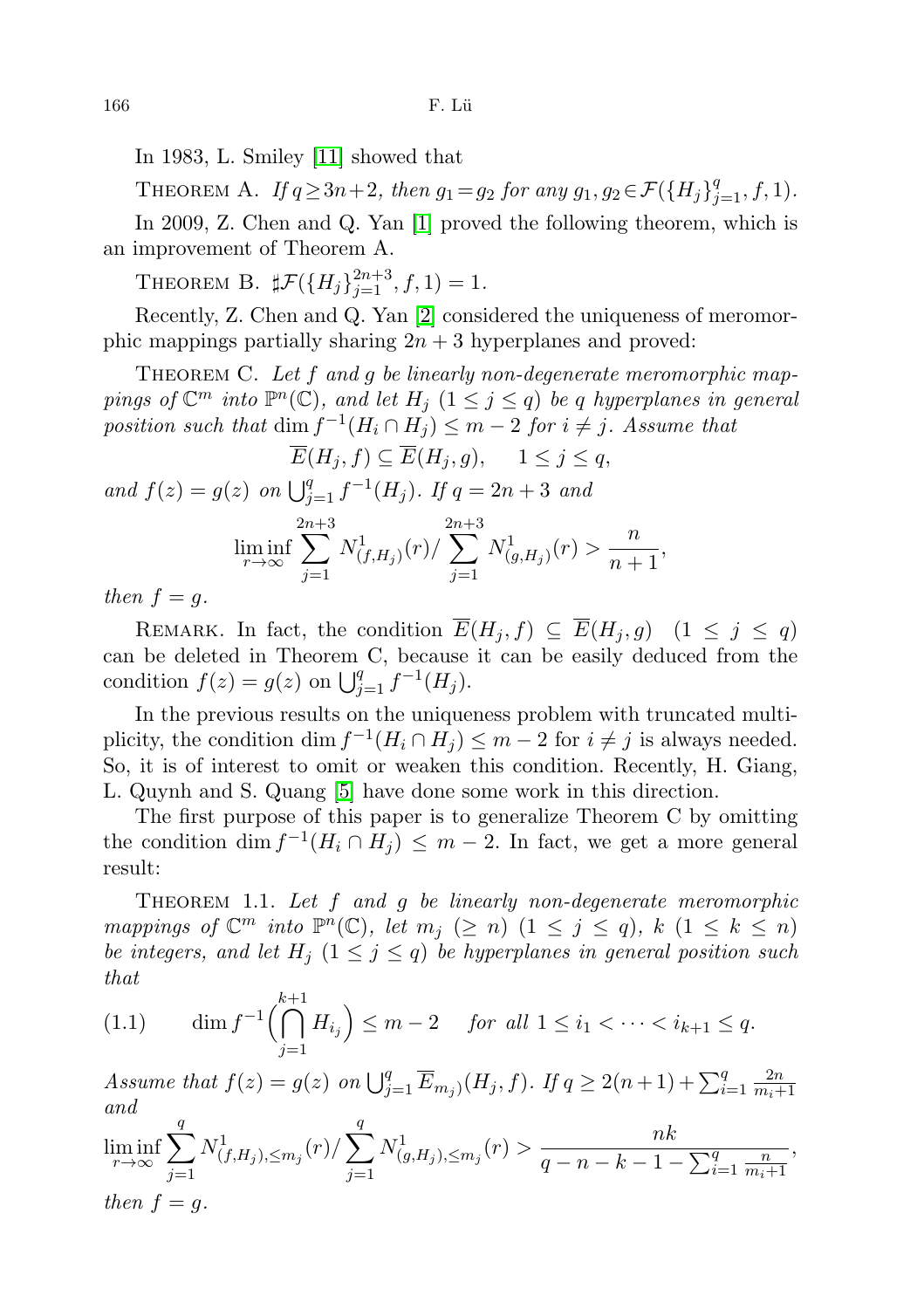REMARK. Obviously, Theorem C is a special case of the above theorem when  $q = 2n+3$ ,  $k = 1$  and  $m<sub>j</sub> = \infty$  for  $1 \leq j \leq q$ . When  $k = 1$ , Theorem [1.1](#page-1-0) becomes [\[7,](#page-13-6) Theorem 1.1].

The condition [\(1.1\)](#page-1-0) is always satisfied when  $k = n$ , since the family of hyperplanes is assumed to be in general position. So, the following result is a corollary of Theorem [1.1](#page-1-1) when  $k = n$ .

COROLLARY 1.2. Let  $f$  and  $g$  be linearly non-degenerate meromorphic mappings of  $\mathbb{C}^m$  into  $\mathbb{P}^n(\mathbb{C})$ , let  $m_j \ (\geq n)$   $(1 \leq j \leq q)$  be integers and  $H_j$  $(1 \leq j \leq q)$  be hyperplanes in general position. Assume that  $f(z) = g(z)$  on  $\bigcup_{j=1}^{q} \overline{E}_{m_j}(H_j, f)$ . If  $q \geq 2(n+1) + \sum_{i=1}^{q} \frac{2n}{m_i+1}$  and

$$
\liminf_{r \to \infty} \sum_{j=1}^{q} N_{(f,H_j),\leq m_j}^1(r) / \sum_{j=1}^{q} N_{(g,H_j),\leq m_j}^1(r) > \frac{n^2}{q - 2n - 1 - \sum_{i=1}^{q} \frac{n}{m_i + 1}},
$$

then  $f = g$ .

REMARK. In Theorem [1.1](#page-1-1) and [\[7,](#page-13-6) Theorem 1.1], the condition  $q \geq$  $2(n+1) + \sum_{i=1}^{q} \frac{2n}{m_i+1}$  is needed. So, it is natural to ask what will happen if this condition is invalid. However, it seems that the problem is complicated. In the following, we consider the problem for the special case when  $m_j = l$ for all  $1 \leq j \leq q$ .

<span id="page-2-0"></span>THEOREM 1.3. Let  $f$  and  $g$  be linearly non-degenerate meromorphic mappings of  $\mathbb{C}^m$  into  $\mathbb{P}^n(\mathbb{C})$ , let  $k \ (1 \leq k \leq n)$  and  $l \ (\geq n)$  be integers and  $H_i$   $(1 \leq j \leq q)$  be hyperplanes in general position such that

$$
\dim f^{-1}\left(\bigcap_{j=1}^{k+1} H_{i_j}\right) \le m-2 \quad \text{ for all } 1 \le i_1 < \dots < i_{k+1} \le q.
$$

Assume that  $f(z) = g(z)$  on  $\bigcup_{j=1}^{q} \overline{E}_l(u_j, f)$  and

$$
\liminf_{r \to \infty} \sum_{j=1}^{q} N^1_{(f,H_j),\le l}(r) / \sum_{j=1}^{q} N^1_{(g,H_j),\le l}(r) = A.
$$

Then  $f = g$  if one of the following conditions holds:

(i) 
$$
q \ge 2(n+1) + \frac{2n(n+1)}{l+1-n}
$$
 and  $A > \frac{n k(l+1-n)}{(l+1-n)(q-k)-(l+1)(n+1)}$ ,  
\n(ii)  $q < 2(n+1) + \frac{2n(n+1)}{l+1-n}$ ,  $A \ge \frac{2nk}{q-2k}$  and  
\n $qn k(l+1-n) < A[q(l+1-n)(q+nk-2k)-(q+2nk-2k)(l+1)(n+1)]$ .

Now, we will give an application of the above theorem.

In 2011, S. Quang [\[9\]](#page-13-7) considered the uniqueness of meromorphic mappings sharing hyperplanes with multiplicities. His result can be described as follows.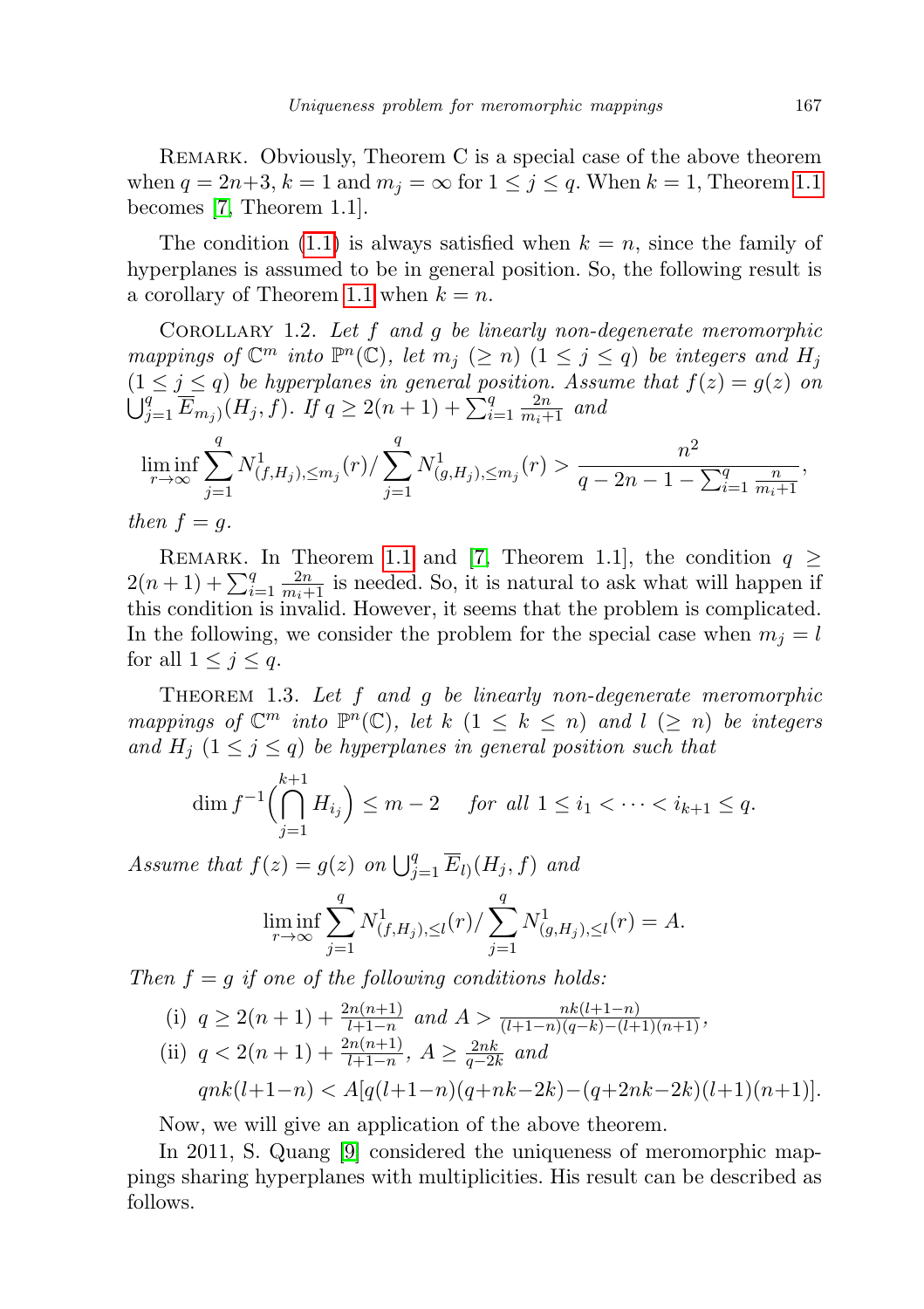THEOREM D. Let f and g be linearly non-degenerate meromorphic mappings of  $\mathbb{C}^m$  into  $\mathbb{P}^n(\mathbb{C})$ , let l be an integer and  $H_j$   $(1 \leq j \leq q)$  be  $q = 2n+3$ hyperplanes in general position such that  $\dim f^{-1}(H_i \cap H_j) \leq m-2$  for  $i \neq j$ . Assume that

(1) 
$$
\min\{v_{(f,H_j),\leq l}(z), 1\} = \min\{v_{(g,H_j),\leq l}(z), 1\}, \quad 1 \leq j \leq q,
$$
  
(2)  $f(z) = g(z)$  on  $\bigcup_{j=1}^{q} \overline{E}_{l}(H_j, f).$ 

If  $l > \frac{n(4n^2+11n+4)}{3n+2} - 1$ , then  $f = g$ .

We now apply Theorem [1.3](#page-2-0) to prove Theorem D.

From the assumptions of Theorem D, it is obvious that  $q = 2n+3$ ,  $k = 1$ and  $A = 1$ .

In order to prove  $f = g$ , it suffices to show that q, k, A satisfy condition (i) or (ii) in Theorem [1.3.](#page-2-0)

If  $l + 1 \geq 2n^2 + 3n$ , then a calculation shows that (i) holds.

If  $l + 1 < 2n^2 + 3n$ , then  $q < 2(n + 1) + \frac{2n(n+1)}{l+1-n}$ . It follows from  $A = 1$ that  $1 = A \ge \frac{2nk}{q-2k} = \frac{2n}{2n+1}$ . Furthermore, if  $l > \frac{n(4n^2+8n+3)}{3n+2} - 1$ , then  $qnk(l+1-n) < A[q(l+1-n)(q+nk-2k)-(q+2nk-2k)(l+1)(n+1)].$ Noting that  $l > \frac{n(4n^2+11n+4)}{3n+2} - 1$  in Theorem D, we see that (ii) is valid. This finishes the proof of Theorem D.

In the previous results, such as Theorem A and B, the condition (c) of the introduction is needed, that is,  $f(z) = g(z)$  on  $\bigcup_{j=1}^{q} f^{-1}(H_j)$ . So, it is natural to ask whether this condition can be omitted or the number  $q$  can be replaced by a smaller one. The second purpose of the paper is to deal with this problem. Our result is:

<span id="page-3-0"></span>THEOREM 1.4. Let f and q be linearly non-degenerate meromorphic mappings of  $\mathbb{C}^m$  into  $\mathbb{P}^n(\mathbb{C})$ , and let  $H_j$   $(1 \leq j \leq q)$  be  $q = 2n + 3$  hyperplanes in general position. Assume that

(1) 
$$
v^1_{(f,H_i)}(z) = v^1_{(g,H_i)}(z)
$$
  $(1 \le i \le 2n+2)$  and  $v^n_{(f,H_{2n+3})}(z) = v^n_{(g,H_{2n+3})}(z)$ ,  
\n(2)  $\dim(f^{-1}(H_i) \cap f^{-1}(H_j)) \le m-2$  for all  $1 \le i < j \le q$ ,  
\n(3)  $f(z) = g(z)$  on  $\bigcup_{j=1}^{2n+2} f^{-1}(H_j)$ .

Then  $f = q$ .

REMARK. In Theorem [1.4,](#page-3-0) condition (3) is weaker than that of the previous theorems such as Theorems A and B, but condition (1) is stronger.

Actually, we obtain a more general result, of which Theorem [1.4](#page-3-0) is an immediate consequence when  $k = 1$ .

<span id="page-3-1"></span>THEOREM 1.5. Let  $f$  and  $g$  be linearly non-degenerate meromorphic mappings of  $\mathbb{C}^m$  into  $\mathbb{P}^n(\mathbb{C})$ , let  $k$   $(1 \leq k \leq n)$  be an integer and  $H_j$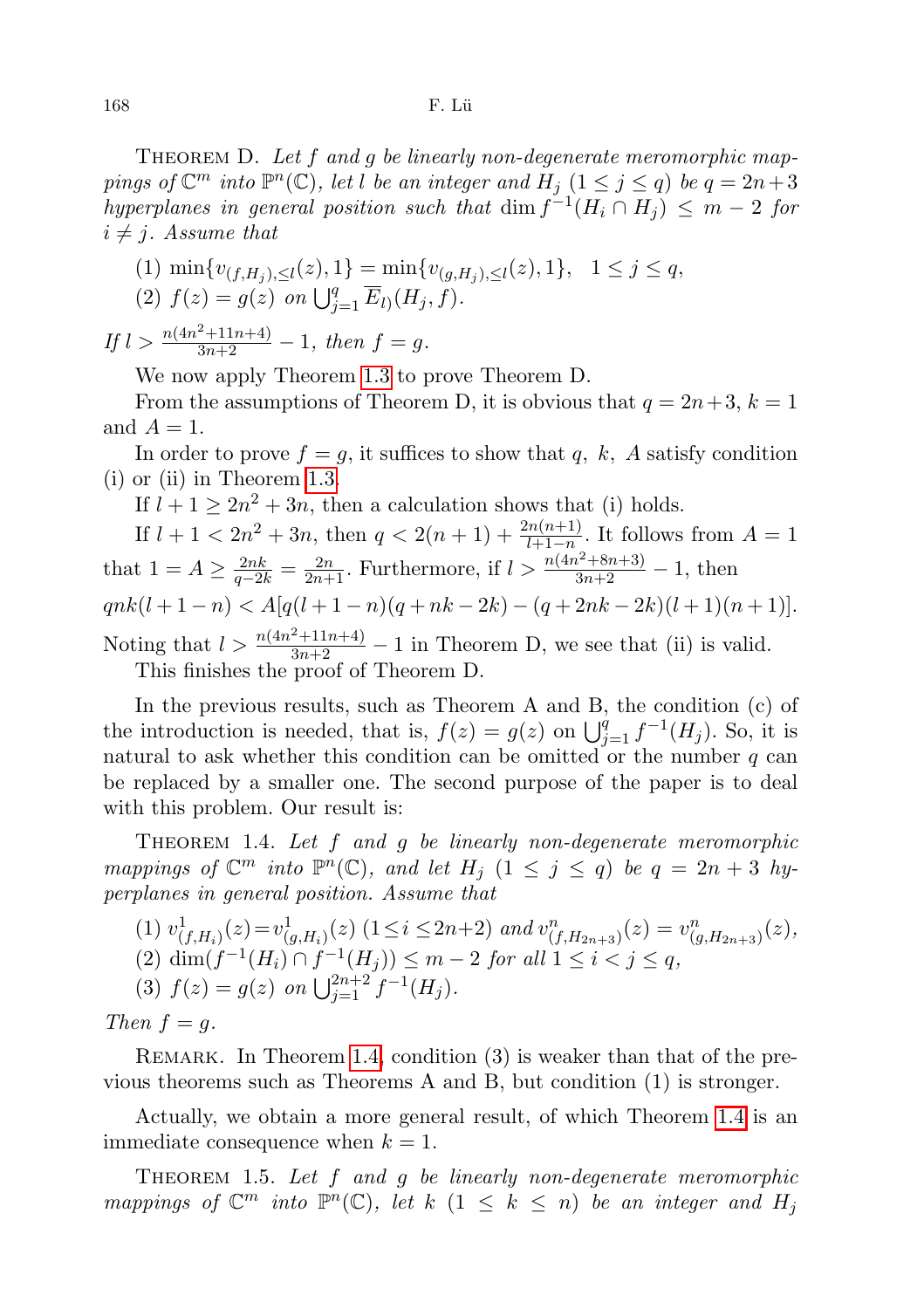$(1 \leq j \leq q)$  be  $q = 2kn + 2k + 1$  hyperplanes in general position such that

$$
\dim f^{-1}\left(\bigcap_{j=1}^{k+1} H_{i_j}\right) \le m-2 \quad \text{ for all } 1 \le i_1 < \dots < i_{k+1} \le q.
$$

Assume that f is linearly non-degenerate and

(1) 
$$
v^1_{(f,H_i)}(z) = v^1_{(g,H_i)}(z)
$$
  $(1 \le i \le 2n + 2)$  and  $v^n_{(f,H_i)}(z) = v^n_{(g,H_i)}(z)$   
\n $(2n + 3 \le i \le q)$ ,  
\n(2)  $f(z) = g(z)$  on  $\bigcup_{j=1}^{2n+2} f^{-1}(H_j)$ .

Then  $f = g$ .

When  $k = n$  in Theorem [1.5,](#page-3-1) we have the following corollary.

COROLLARY 1.6. Let  $f$  and  $g$  be linearly non-degenerate meromorphic mappings of  $\mathbb{C}^m$  into  $\mathbb{P}^n(\mathbb{C})$ , let k  $(1 \leq k \leq n)$  be an integer and  $H_j$   $(1 \leq$  $j \leq q$ ) be  $q = 2n^2 + 2n + 1$  hyperplanes in general position. Assume that f is linearly non-degenerate and

(1)  $v^1_{(f,H_i)}(z) = v^1_{(g,H_i)}(z)$  (1  $\leq i \leq 2n+2$ ) and  $v^n_{(f,H_i)}(z) = v^n_{(g,H_i)}(z)$  $(2n+3\leq i\leq q),$ (2)  $f(z) = g(z)$  on  $\bigcup_{j=1}^{2n+2} f^{-1}(H_j)$ .

Then  $f = q$ .

For a further study of this kind of problems, we pose two questions.

Question 1. In Theorem [1.1](#page-1-1) and [1.3,](#page-2-0) the condition

$$
\dim f^{-1}\left(\bigcap_{j=1}^{k+1} H_{i_j}\right) \le m-2 \quad \text{ for all } 1 \le i_1 < \dots < i_{k+1} \le q
$$

is needed. We ask whether the results still hold or not if the above condition is weakened to

$$
\dim\left(\bigcap_{j=1}^{k+1}\overline{E}_{m_{i_j}}(H_{i_j},f)\right)\leq m-2 \quad \text{ for all } 1\leq i_1<\cdots
$$

QUESTION 2. In Theorems [1.4](#page-3-0) and [1.5,](#page-3-1) we assume that  $f(z) = g(z)$  on  $\bigcup_{j=1}^{2n+2} f^{-1}(H_j)$ . We wonder whether the number  $2n+2$  can be decreased or not if q does not change.

2. Preliminaries and some lemmas. Set  $\|z\|=(|z_1|^2+\cdots+|z_m|^2)^{1/2}$ for  $z = (z_1, \ldots, z_m)$  and define

$$
B(r) = \{ z \in \mathbb{C}^m : ||z|| < r \}, \quad S(r) = \{ z \in \mathbb{C}^m : ||z|| = r \} \quad (0 < r < \infty),
$$
\nand

 $v_{m-1}(z) = (dd^c ||z||^2)^{m-1}, \quad \sigma_m(z) = d^c \log ||z||^2 \wedge (dd^c \log ||z||^2)^{m-1}$ on  $\mathbb{C}^m \setminus \{0\}.$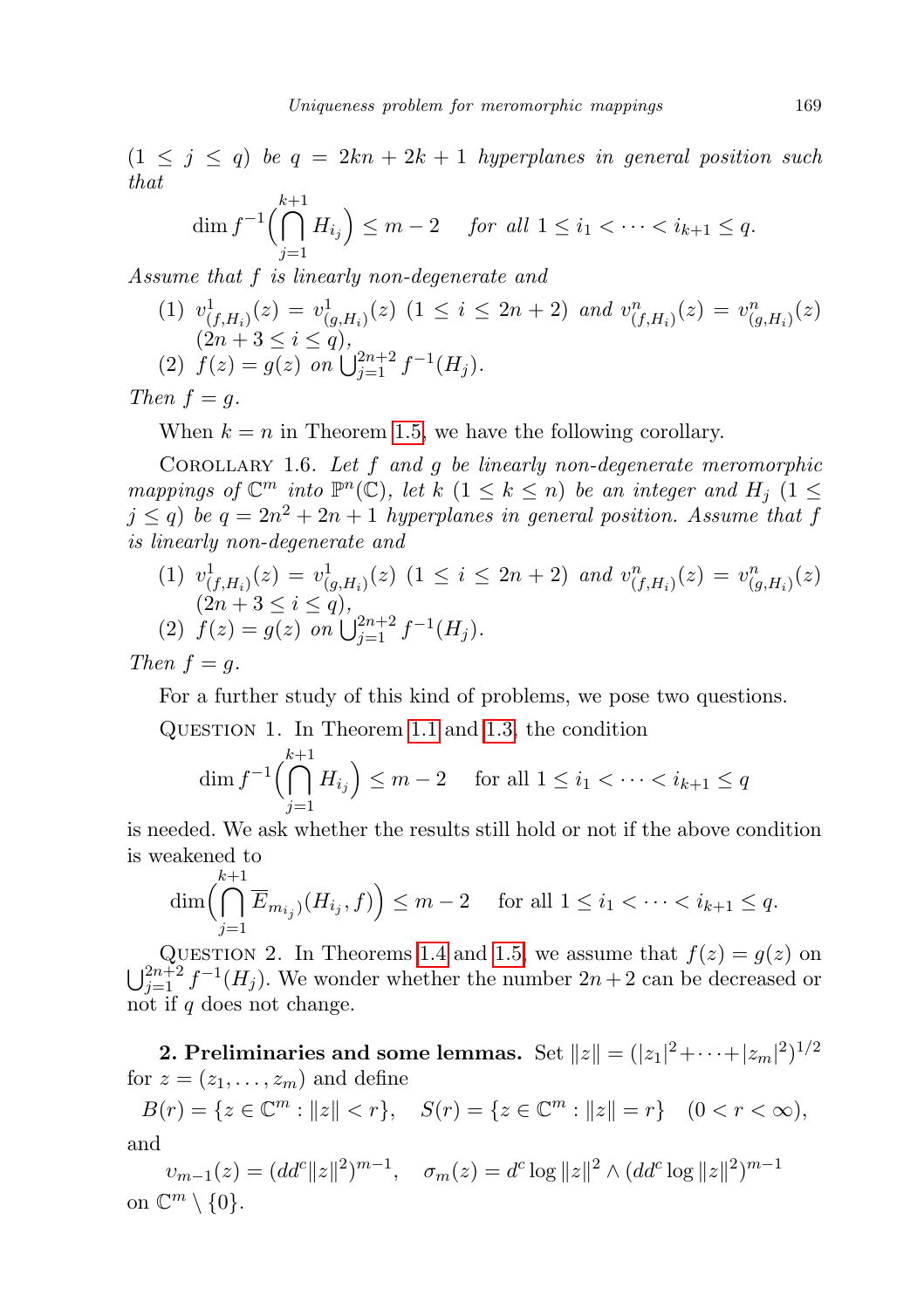Let f be a non-constant meromorphic mapping of  $\mathbb{C}^m$  into  $\mathbb{P}^n(\mathbb{C})$ . We take holomorphic functions  $f_0, \ldots, f_n$  on  $\mathbb{C}^m$  such that  $\mathcal{I}_f = \{z \in \mathbb{C}^m :$  $f_0(z) = \cdots = f_n(z) = 0$  is of dimension at most  $m-2$ ; then  $f = \{f_0, \ldots, f_n\}$ is called a *reduced representation* of  $f$ . The *characteristic function* of  $f$  is defined as

$$
T_f(r) = \int_{S(r)} \log ||f|| \sigma_m - \int_{S(1)} \log ||f|| \sigma_m.
$$

Note that  $T_f(r)$  is independent of the choice of the reduced representation of  $f$ .

For a divisor  $\nu$  on  $\mathbb{C}^m$  and positive integers k, p (or k,  $p = \infty$ ), we define some divisors as follows:

$$
\nu^{p}(z) = \min\{p, \nu(z)\},
$$
  

$$
\nu^{p}_{\leq k}(z) = \begin{cases} 0 & \text{if } \nu(z) > k, \\ \nu^{p}(z) & \text{if } \nu(z) \leq k, \end{cases}
$$
  

$$
\nu^{p}_{>k}(z) = \begin{cases} \nu^{p}(z) & \text{if } \nu(z) > k, \\ 0 & \text{if } \nu(z) \leq k. \end{cases}
$$

Set

$$
n(t) = \begin{cases} \int_{|\nu| \cap B(t)} \nu(z) v_{m-1} & \text{if } m \ge 2, \\ \sum_{|z| \le t} \nu(z) & \text{if } m = 1. \end{cases}
$$

Similarly, define  $n^p(t)$ ,  $n^p_s$  $\sum_{k=1}^{p}(t)$ ,  $n_{\geq k}^{p}(t)$ . Define the counting function of  $\nu$  as

$$
N(r,\nu)=\int\limits_1^r\frac{n(t)}{t^{2n-1}}\,dt\quad \ (1
$$

Similarly, we also define  $N(r, \nu^p)$ ,  $N(r, \nu^p)$  $\binom{p}{\leq k}$ ,  $N(r, \nu_{>k}^p)$  and denote them by  $N^p(r,\nu)$ ,  $N^p_<$  $\sum_{k=1}^{p} (r, \nu), N_{>k}^{p}(r, \nu)$ , respectively.

Let  $\phi: \bar{\mathbb{C}}^m \to \mathbb{P}^1(\mathbb{C})$  be a meromorphic function. Define

$$
N_{\phi}(r) = N(r, \nu_{\phi}), \qquad N_{\phi, \leq k}^p(r) = N_{\leq k}^p(r, \nu_{\phi}),
$$
  

$$
N_{\phi}^p(r) = N^p(r, \nu_{\phi}), \qquad N_{\phi, > k}^p(r) = N_{>k}^p(r, \nu_{\phi}).
$$

In order to prove our results, we recall the second main theorem for meromorphic mappings.

<span id="page-5-0"></span>LEMMA 2.1 ([\[10\]](#page-14-0)). Let  $f : \mathbb{C}^m \to \mathbb{P}^n(\mathbb{C})$  be a linearly non-degenerate meromorphic mapping and  $H_1, \ldots, H_q$  be  $q \ (\geq n+1)$  hyperplanes in general position in  $\mathbb{P}^n(\mathbb{C})$ . Then

$$
\| (q - n - 1)T_f(r) \leq \sum_{j=1}^q N_{(f,H_j)}^n(r) + o(T_f(r)).
$$

As usual, the notation " $\Vert P$ " means that the assertion P holds for all r in  $[0, \infty)$  excluding a Borel subset  $E \subset [0, \infty)$  with  $\int_E dr < \infty$ .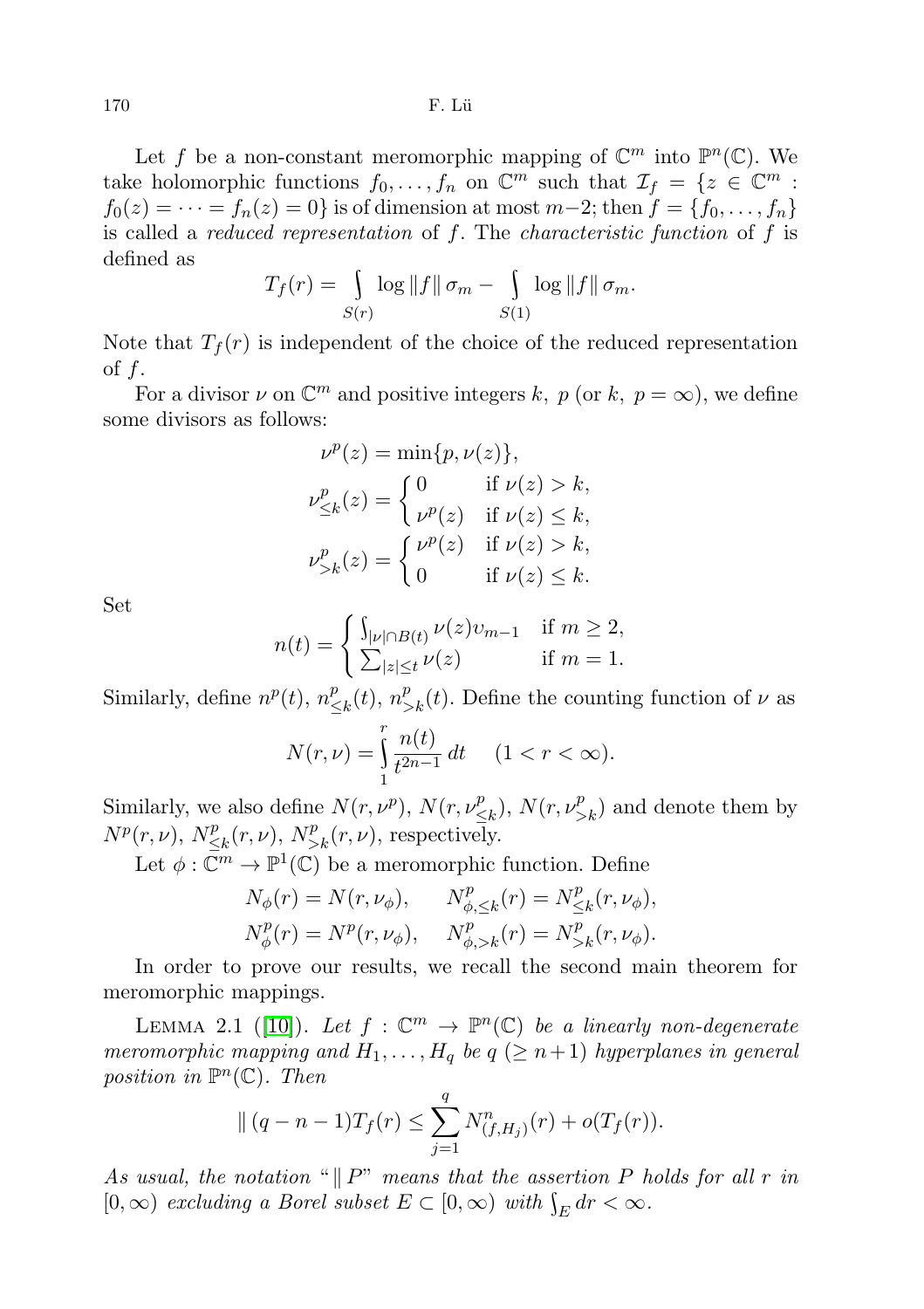The following modification of the above lemma is essential to the proof of Theorem [1.3.](#page-2-0)

LEMMA 2.2 ([\[9\]](#page-13-7)). Let  $f : \mathbb{C}^m \to \mathbb{P}^n(\mathbb{C})$  be a linearly non-degenerate meromorphic mapping, let  $l \geq n$  be an integer and  $H_1, \ldots, H_q$  be q hyperplanes in general position in  $\mathbb{P}^n(\mathbb{C})$ . Then

$$
\left\| \frac{(l+1)(q-n-1)-nq}{l+1-n}T_f(r) \leq \sum_{j=1}^q N^n_{(f,H_j),\leq l}(r) + o(T_f(r)).\right\}
$$

**3. Proof of Theorem [1.1.](#page-1-1)** Suppose that  $f \neq g$ . From the assumptions, we can easily deduce that

$$
\parallel T_f(r) = O(T_g(r)) \quad \text{and} \quad \parallel T_g(r) = O(T_f(r)).
$$

As in [\[1\]](#page-13-4), we introduce an equivalence relation on  $L := \{1, \ldots, q\}$  as follows:  $i \sim j$  if and only if  $(f, H_i)/(f, H_j) - (g, H_i)/(g, H_j) = 0$ . Let  $\{L_1, \ldots, L_s\} = L/\sim$ . Since  $f \neq g$  and  $\{H_j\}_{j=1}^q$  are in general position, we have  $\sharp L_k \leq n$  for all  $k \in \{1, \ldots, s\}$ . Without loss of generality, we assume that  $L_k := \{i_{k-1} + 1, \ldots, i_k\}$   $(k \in \{1, \ldots, s\})$  where  $1 = i_0 < \cdots < i_s = q$ .

Define  $\sigma : \{1, \ldots, q\} \to \{1, \ldots, q\}$  by

$$
\sigma(i) = \begin{cases} i+n & \text{if } i+n \leq q, \\ i+n-q & \text{if } i+n > q. \end{cases}
$$

It is easy to see that  $\sigma$  is bijective and  $|\sigma(i) - i| \geq n$  (note that  $q \geq 2n$ ). This implies that i and  $\sigma(i)$  belong to distinct sets of  $\{L_1, \ldots, L_s\}$  and

$$
\frac{(f, H_i)}{(f, H_{\sigma(i)})} - \frac{(g, H_i)}{(g, H_{\sigma(i)})} \neq 0.
$$

Let  $P_i = (f, H_i)(g, H_{\sigma(i)}) - (g, H_i)(f, H_{\sigma(i)})$ . Obviously,  $P_i \neq 0$ . With the Jensen formula, we obtain

$$
N_{P_i}(r) \le T_f(r) + T_g(r) + O(1) = T(r) + O(1),
$$

where  $T(r) = T_f(r) + T_g(r)$ . Then  $P = \prod_{i=1}^q P_i \neq 0$  and  $N_P(r) \leq qT(r)$  $+ O(1)$ . Let

$$
S = \bigcup_{1 \le i_1 < \dots < i_{k+1} \le q} f^{-1}(\bigcap_{j=1}^{k+1} H_{i_j}).
$$

Then S is an analytic set of codimension at least 2. Take a point z not in  $I(f) \cup I(g) \cup S$ . We claim that

$$
v_P(z) \ge 2\sum_{i=1}^q \min\{v_{(f,H_i)}(z), v_{(g,H_i)}(z)\} + \frac{q-2k}{k} \sum_{i=1}^q v_{(f,H_i),\le m_i}^1(z).
$$

Suppose that z is a zero of some function  $(f, H_i)$   $(1 \leq i \leq q)$ . Let

$$
I = \{1 \le i \le q : (f, H_i)(z) = 0\}, \quad t = \sharp I.
$$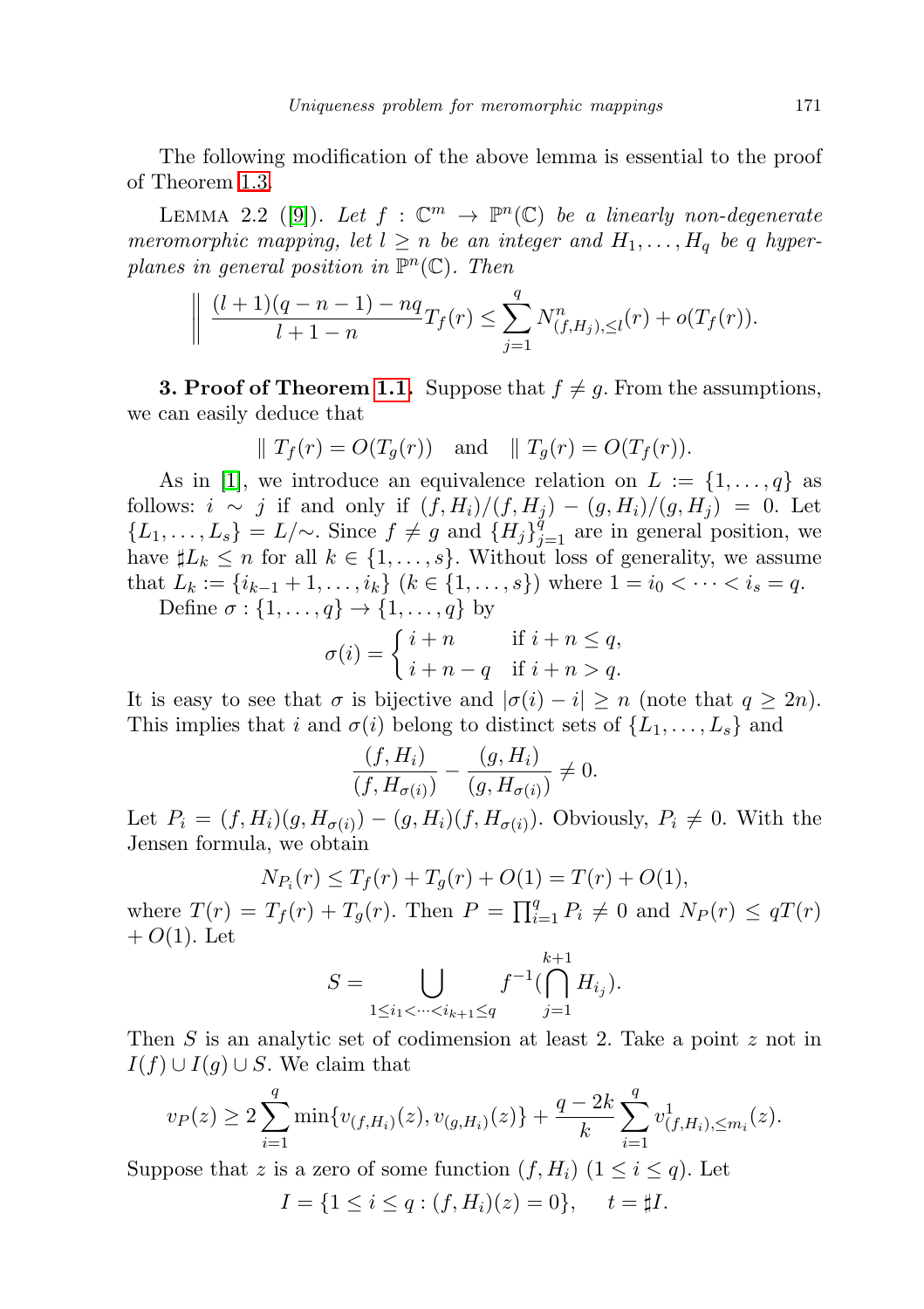It is clear that  $t \leq k$ . We now prove the claim by considering two cases.

CASE 1: There exists  $l \in I$  such that  $v_{(f,H_l)}(z) \leq m_l$ . Assume that  $j \in \{1, \ldots, q\} \setminus (I \cup \sigma^{-1}(I))$ . Noting that  $f(\zeta) = g(\zeta)$  on  $\bigcup_{j=1}^q {\zeta \in \mathbb{C}^m}$ :  $0 < v_{(f,H_j)}(\zeta) \le m_j$ , we see that z is a zero of  $P_j$  of multiplicity at least 1. So  $v_{P_j}(z) \geq 1$ . Therefore,

$$
v_p(z) \ge 2 \sum_{i \in I} \min\{v_{(f,H_i)}(z), v_{(g,H_i)}(z)\} + q - 2t
$$
  
\n
$$
\ge 2 \sum_{i \in I} \min\{v_{(f,H_i)}(z), v_{(g,H_i)}(z)\} + q - 2k
$$
  
\n
$$
\ge 2 \sum_{i=1}^q \min\{v_{(f,H_i)}(z), v_{(g,H_i)}(z)\} + \frac{q - 2k}{k} \sum_{i=1}^q v_{(f,H_i),\le m_i}^1(z).
$$

Thus, the claim holds.

CASE 2:  $v_{(f,H_l)}(z) \leq m_l$  for no  $l \in I$ . Then  $\sum_{i=1}^q v_{(f,H_i),\leq m_i}^1(z) = 0$ . Thus,

$$
v_p(z) \ge 2 \sum_{i \in I} \min\{v_{(f,H_i)}(z), v_{(g,H_i)}(z)\}
$$
  
 
$$
\ge 2 \sum_{i=1}^q \min\{v_{(f,H_i)}(z), v_{(g,H_i)}(z)\} + \frac{q-2k}{k} \sum_{i=1}^q v_{(f,H_i),\le m_i}^1(z).
$$

So, the claim is also valid.

Since  $f(z) = g(z)$  on  $\bigcup_{j=1}^{q} \{z \in \mathbb{C}^m : 0 < v_{(f,H_j)}(z) \leq m_j\}$ , for  $1 \leq i \leq q$ we get  $v_{(g,H_i)}(z) > 0$  if  $0 < v_{(f,H_i)}(z) \leq m_i$ .

Furthermore, we have

 $\min \{v_{(f,H_i)}(z), v_{(g,H_i)}(z)\} \geq v_{(f,H_i),\leq m_i}^n(z) + v_{(g,H_i),\leq m_i}^n(z) - n v_{(g,H_i),\leq m_i}^1(z).$ The claim and the above inequality yield

<span id="page-7-0"></span>(3.1) 
$$
v_p(z) \ge 2 \sum_{i=1}^q [v_{(f,H_i),\le m_i}^n(z) + v_{(g,H_i),\le m_i}^n(z) - nv_{(g,H_i),\le m_i}^1(z)] + \frac{q - 2k}{k} \sum_{i=1}^q v_{(f,H_i),\le m_i}^1(z).
$$

Moreover, it follows from Lemma [2.1](#page-5-0) that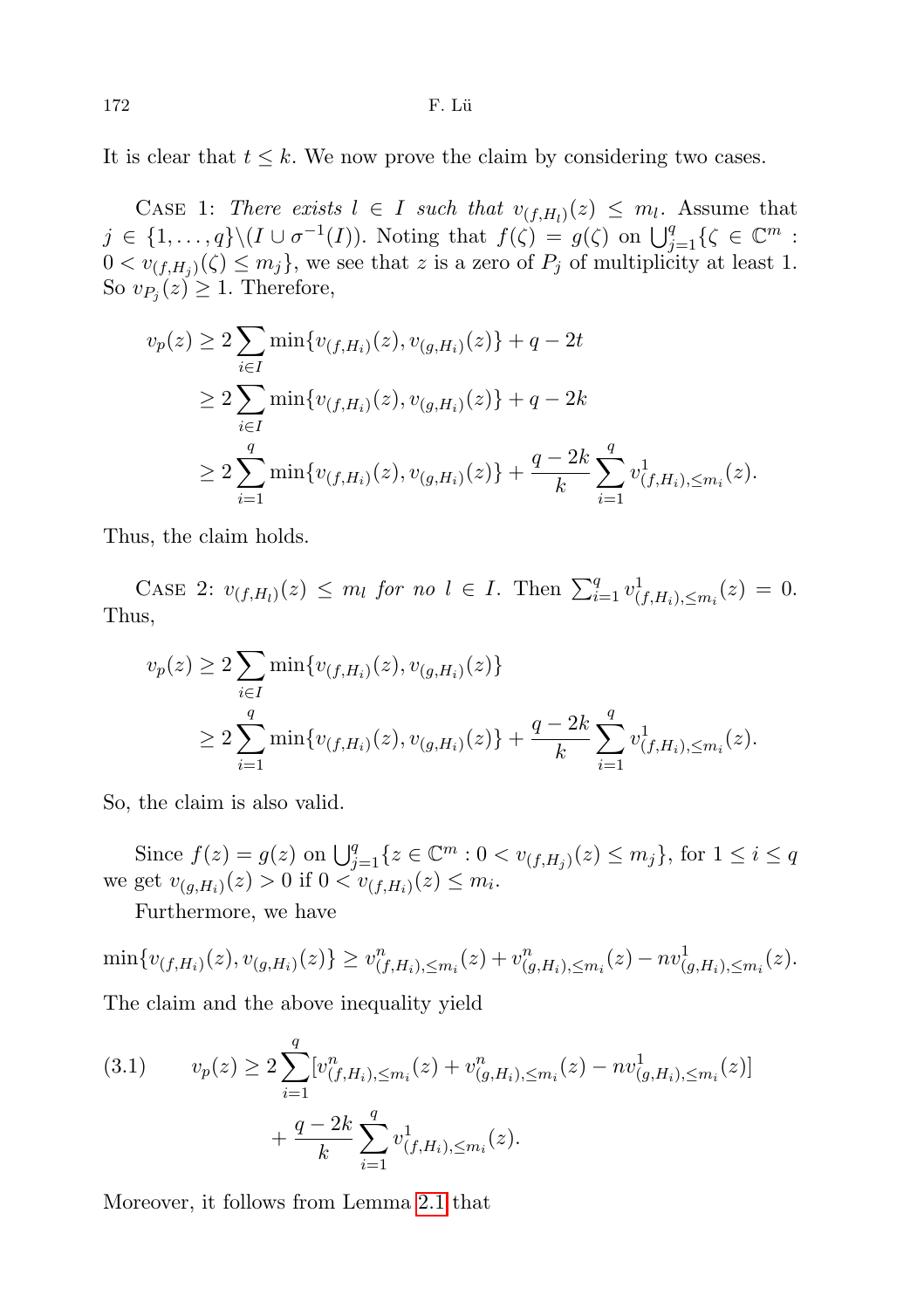$$
\begin{split} \parallel (q-n-1)T_f(r) &\leq \sum_{j=1}^q N^n_{(f,H_j)}(r) + o(T_f(r)) \\ &= \sum_{j=1}^q [N^n_{(f,H_j),\leq m_j}(r) + N^n_{(f,H_j),>m_j}(r)] + o(T_f(r)) \\ &\leq \sum_{j=1}^q \left[ N^n_{(f,H_j),\leq m_j}(r) + \frac{n}{m_j+1} N_{(f,H_j),>m_j}(r) \right] + o(T_f(r)) \\ &\leq \sum_{j=1}^q \left[ N^n_{(f,H_j),\leq m_j}(r) + \frac{n}{m_j+1} T_f(r) \right] + o(T_f(r)), \end{split}
$$

which implies that

$$
\left\| \left( q - n - 1 - \sum_{j=1}^q \frac{n}{m_j + 1} \right) T_f(r) \leq \sum_{j=1}^q N^n_{(f,H_j),\leq m_j}(r) + o(T_f(r)).
$$

Integrating both sides of [\(3.1\)](#page-7-0), we deduce

$$
qT(r) \ge N_P(r)
$$
  
\n
$$
\ge 2 \sum_{i=1}^{q} [N_{(f,H_i),\le m_i}^n(r) + N_{(g,H_i),\le m_i}^n(r) - n N_{(g,H_i),\le m_i}^1(r)]
$$
  
\n
$$
+ \frac{q-2k}{k} \sum_{i=1}^{q} N_{(f,H_i),\le m_i}^1(r)
$$
  
\n
$$
\ge 2\left(q-n-1-\sum_{j=1}^{q} \frac{n}{m_j+1}\right)T(r)
$$
  
\n
$$
+ \frac{q-2k}{k} \sum_{i=1}^{q} N_{(f,H_i),\le m_i}^1(r) - 2n \sum_{i=1}^{q} N_{(g,H_i),\le m_i}^1(r) + o(T_f(r)),
$$

which leads to

<span id="page-8-0"></span>
$$
(3.2) \quad \left(q - 2n - 2 - \sum_{j=1}^{q} \frac{2n}{m_j + 1}\right)T(r) \\ \leq -\frac{q - 2k}{k} \sum_{i=1}^{q} N_{(f,H_i),\leq m_i}^1(r) + 2n \sum_{i=1}^{q} N_{(g,H_i),\leq m_i}^1(r) + o(T_f(r)).
$$

We know that, for some  $1 \leq j \leq q$ , there exists  $c \in \mathbb{C}^{n+1} \setminus \{0\}$  such that

$$
F_f^{H_j,c} - F_g^{H_j,c} = \frac{(f,H_j)}{(f,c)} - \frac{(g,H_j)}{(g,c)} \neq 0.
$$

Since  $f(z) = g(z)$  on  $\bigcup_{j=1}^{q} \{z \in \mathbb{C}^m : 0 < v_{(f,H_j)}(z) \leq m_j\}$ , we have  $F_f^{H_j,c} - F_g^{H_j,c} = 0$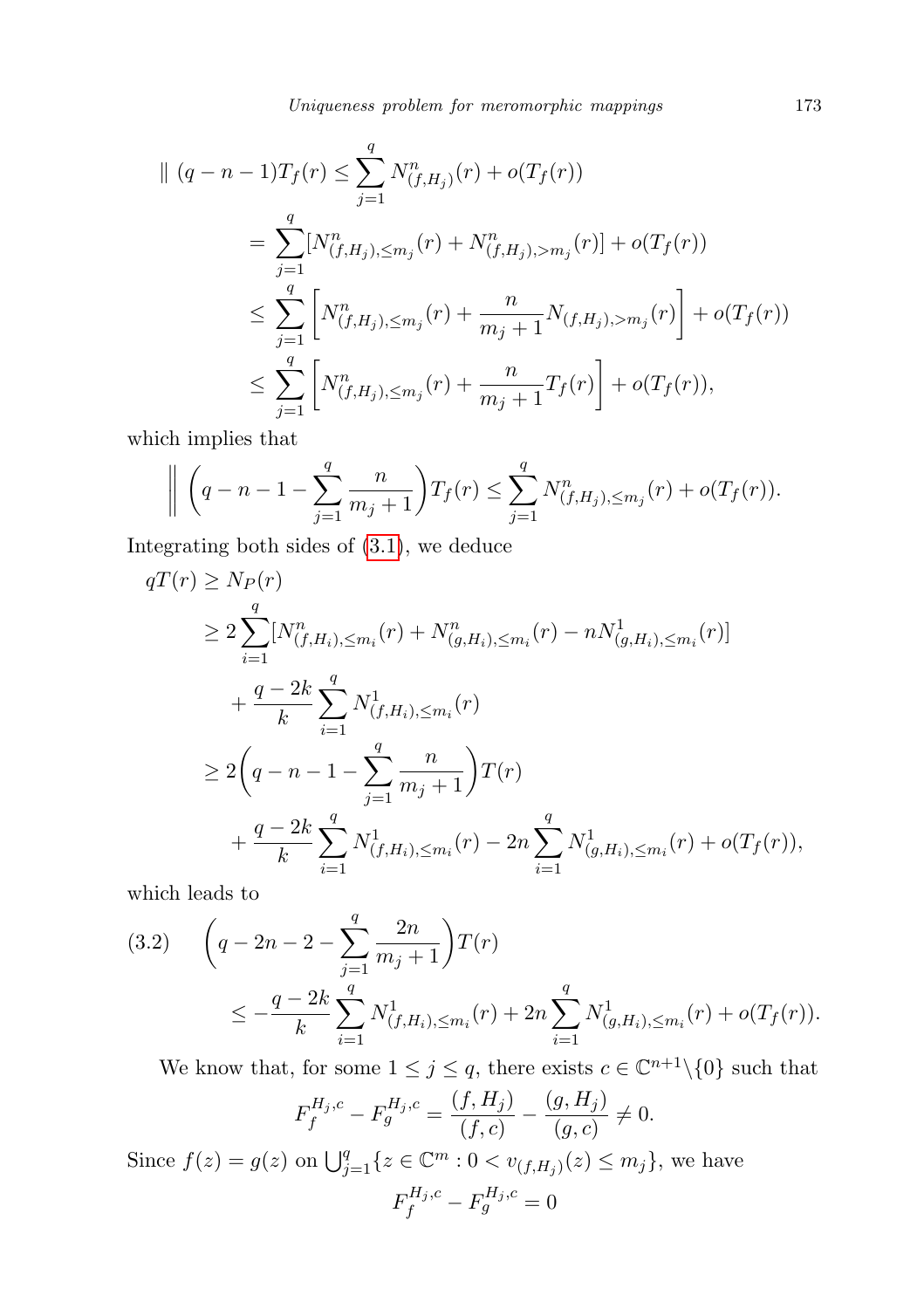174 F. Lü

<span id="page-9-0"></span>on  $\bigcup_{j=1}^q \{z \in \mathbb{C}^m : 0 < v_{(f,H_j)}(z) \leq m_j\}$ . Then  $\begin{array}{c} \hline \end{array}$  $\sum$ q  $\frac{i=1}{i}$ (3.3)  $\left\| \sum_{i=1}^N N^1_{(f,H_i),\leq m_i}(r) \leq k N^1_{F_f^{H_j,c} - F_g^{H_j,c}}(r) \right\|$  $\leq kT(r, F_f^{H_j, c} - F_g^{H_j, c}) + O(1)$  $\leq kT(r) + O(1).$ 

Combining [\(3.2\)](#page-8-0) and [\(3.3\)](#page-9-0) yields

$$
\left\| \frac{1}{k} \left[ q - 2n - 2 - \sum_{j=1}^{q} \frac{2n}{m_j + 1} + q - 2k \right] \sum_{i=1}^{q} N_{(f,H_i),\leq m_i}^1(r) \right\}
$$
  

$$
\leq 2n \sum_{i=1}^{q} N_{(g,H_i),\leq m_i}^1(r) + o(T_f(r)).
$$

This can be rewritten as

$$
\liminf_{r \to \infty} \sum_{j=1}^{q} N_{(f,H_j),\leq m_j}^1(r) / \sum_{j=1}^{q} N_{(g,H_j),\leq m_j}^1(r) \leq \frac{nk}{q-n-k-1-\sum_{i=1}^{q} \frac{n}{m_i+1}},
$$

which contradicts the assumption.

**4. The proof of Theorem [1.3.](#page-2-0)** Suppose that  $f \neq g$ . Then, with the same discussion as in Theorem [1.1,](#page-1-1) we can deduce that

<span id="page-9-1"></span>(4.1) 
$$
v_p(z) \ge 2 \sum_{i=1}^q [v_{(f,H_i),\le l}^n(z) + v_{(g,H_i),\le l}^n(z) - nv_{(g,H_i),\le l}^1(z)] + \frac{q - 2k}{k} \sum_{i=1}^q v_{(f,H_i),\le l}^1(z).
$$

By Lemma 2.2 integrating both sides of [\(4.1\)](#page-9-1), we have

<span id="page-9-2"></span>
$$
(4.2) \quad qT(r) \ge 2 \sum_{i=1}^{q} [N_{(f,H_i),\le l}^n(r) + N_{(g,H_i),\le l}^n(r) - n N_{(g,H_i),\le l}^1(r)] + \frac{q-2k}{k} \sum_{i=1}^{q} N_{(f,H_i),\le l}^1(r) \ge 2 \sum_{i=1}^{q} [N_{(f,H_i),\le l}^n(r) + N_{(g,H_i),\le l}^n(r)] + \frac{q-2k}{k} \sum_{i=1}^{q} N_{(f,H_i),\le l}^1(r) - 2n \sum_{i=1}^{q} N_{(g,H_i),\le l}^1(r)
$$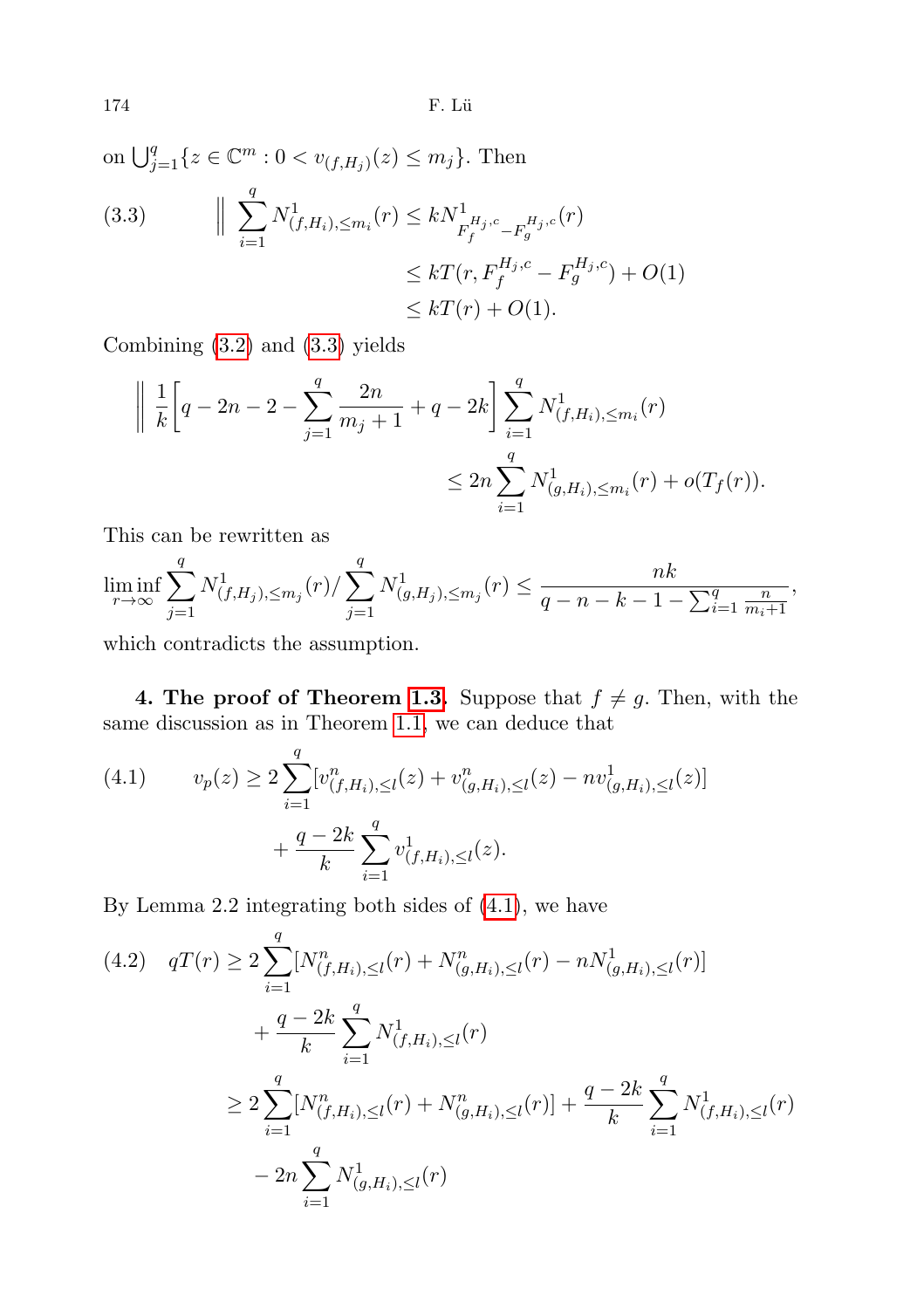Uniqueness problem for meromorphic mappings 175

$$
\geq 2\frac{(l+1)(q-n-1)-nq}{l+1-n}T(r)+\frac{q-2k}{k}\sum_{i=1}^{q}N_{(f,H_i),\leq l}^{1}(r)
$$

$$
-2n\sum_{i=1}^{q}N_{(g,H_i),\leq l}^{1}(r)+o(T_f(r)).
$$

We consider two cases.

CASE 1: 
$$
q \le 2 \frac{(l+1)(q-n-1)-nq}{l+1-n}
$$
. This is equivalent to  

$$
q > \frac{2(l+1)(n+1)}{l+1-n} = 2(n+1) + \frac{2n(n+1)}{l+1-n}.
$$

Then it follows from [\(4.2\)](#page-9-2) that

<span id="page-10-0"></span>
$$
(4.3) \quad \frac{(l+1-n)q-2(l+1)(n+1)}{l+1-n}T(r)
$$
  

$$
\leq -\frac{q-2k}{k} \sum_{i=1}^{q} N_{(f,H_i),\leq l}^1(r) + 2n \sum_{i=1}^{q} N_{(g,H_i),\leq l}^1(r).
$$

As in the proof in Theorem [1.1,](#page-1-1) we have

<span id="page-10-1"></span>(4.4) 
$$
\| \sum_{i=1}^{q} N_{(f,H_i),\le l}^1(r) \le kT(r) + O(1).
$$

Combining [\(4.3\)](#page-10-0) and [\(4.4\)](#page-10-1) yields

$$
\left\| \left[ \frac{(l+1-n)q - 2(l+1)(n+1)}{l+1-n} + q - 2k \right] \sum_{i=1}^{q} N_{(f,H_i),\le l}^1(r) \right\|
$$
  

$$
\leq 2nk \sum_{i=1}^{q} N_{(g,H_i),\le l}^1(r).
$$

From the above inequality, we derive that

$$
\liminf_{r \to \infty} \sum_{j=1}^{q} N_{(f,H_j),\le l}^1(r) / \sum_{j=1}^{q} N_{(g,H_j),\le l}^1(r)
$$
  

$$
\le \frac{nk(l+1-n)}{(l+1-n)(q-k) - (l+1)(n+1)},
$$

which contradicts the assumption.

CASE 2: 
$$
q < \frac{2(l+1)(n+1)}{l+1-n} = 2(n+1) + \frac{2n(n+1)}{l+1-n}
$$
. Since  
\n
$$
\liminf_{r \to \infty} \sum_{j=1}^{q} N_{(f,H_j),\le l}^1(r) / \sum_{j=1}^{q} N_{(g,H_j),\le l}^1(r) = A,
$$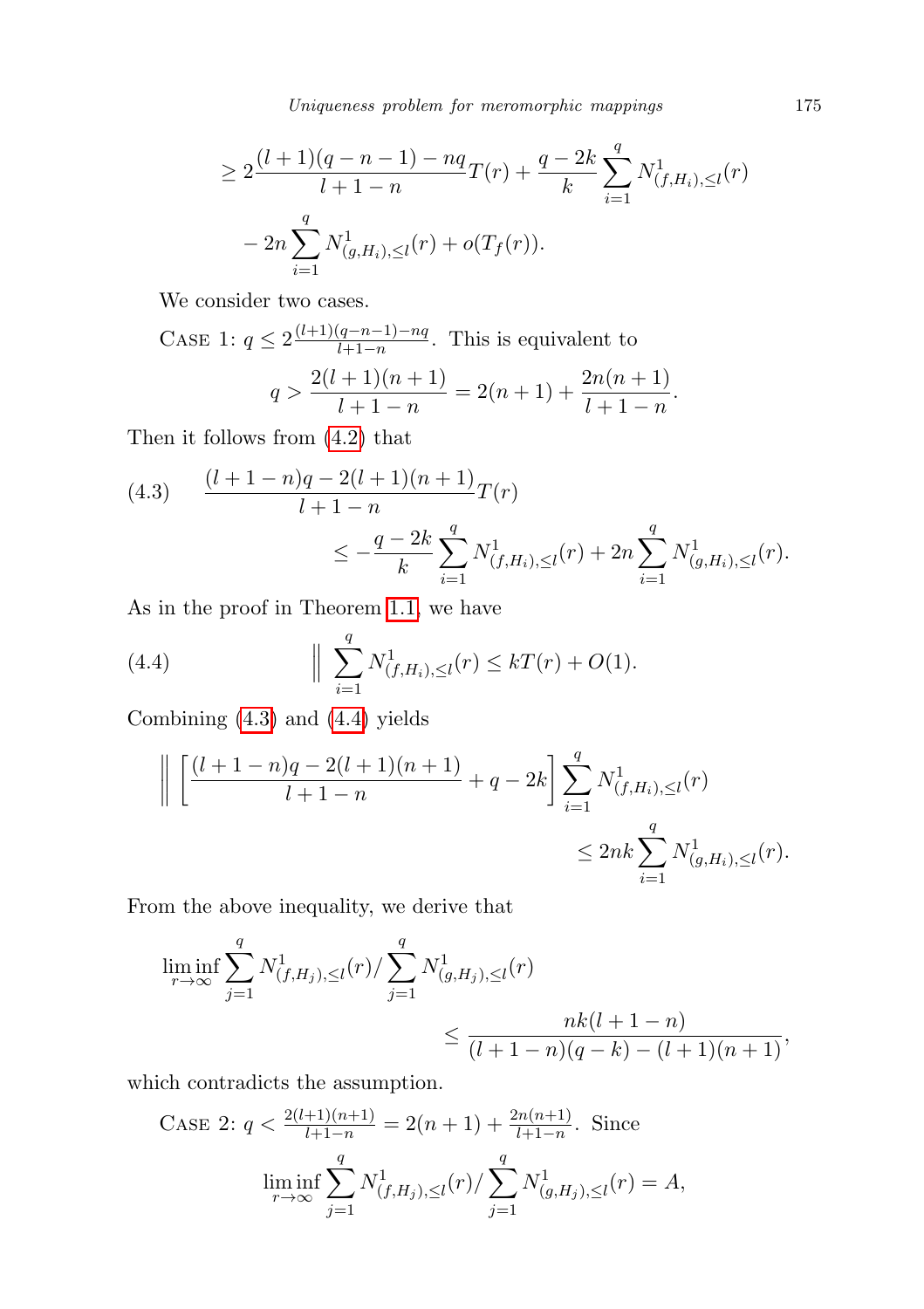for any positive constant  $\varepsilon$  there exists a positive constant  $r_0$  such that  $\sum_{j=1}^{n+1} N^{\overline{1}}_{(f,H_j),\leq l}(r) \geq (A-\varepsilon) \sum_{j=1}^{n+1} N^{\overline{1}}_{(g,H_j),\leq l}(r)$  for  $r \geq r_0$ . Using  $(4.2)$ , we can deduce that

$$
qT(r) \ge 2 \sum_{i=1}^{q} [N_{(f,H_i),\le l}^n(r) + N_{(g,H_i),\le l}^n(r)] - \frac{q-2k+2nk}{(1+A)k} \varepsilon \sum_{i=1}^{q} N_{(g,H_i),\le l}^1(r) + \frac{(q-2k)A - 2nk}{(1+A)nk} \sum_{i=1}^{q} N_{(f,H_i),\le l}^n(r) + N_{(g,H_i),\le l}^n(r)] \ge \left[2 + \frac{(q-2k)A - 2nk}{(1+A)nk}\right] \frac{(l+1)(q-n-1) - nq}{l+1-n} T(r) + o(T_f(r)) -\frac{q-2k+2nk}{(1+A)nk} \varepsilon \sum_{i=1}^{q} N_{(g,H_i),\le l}^1(r),
$$

which indicates that

$$
q \frac{q - 2k + 2nk}{(1 + A)k} \varepsilon T(r) \ge \frac{q - 2k + 2nk}{(1 + A)k} \varepsilon \sum_{i=1}^{q} N^1_{(g, H_i), \le l}(r)
$$
  
\n
$$
\ge \left\{ \left[ 2 + \frac{(q - 2k)A - 2nk}{(1 + A)nk} \right] \frac{(l+1)(q - n - 1) - nq}{l+1 - n} - q \right\} T(r) + o(T_f(r))
$$
  
\n
$$
\ge \frac{B}{(l+1-n)(1 + A)nk} T(r) + o(T_f(r)),
$$
  
\nwhence  $B = A(s(l+1-n)(a + nh - 2k) - (a + 2nk - 2k)(l+1)(n+1)!$ 

where  $B = A[q(l + 1 - n)(q + nk - 2k) - (q + 2nk - 2k)(l + 1)(n + 1)]$  $qnk(l + 1 - n).$ 

Choosing  $\varepsilon$  small enough, we can easily obtain a contradiction from the above inequality.

**5. The proof of Theorem [1.5.](#page-3-1)** Suppose that  $f \neq g$ . We repeat verbatim the proof of Theorem 1.1 until the definition of the set  $S$ , which is again an analytic set of codimension at least 2.

Take a point  $z \notin I(f) \cup I(g) \cup S$ . We now claim that

$$
(5.1) \t vP(z) \ge 2 \sum_{i=1}^{2n+2} [v_{(f,H_i)}^n(z) + v_{(g,H_i)}^n(z) - nv_{(f,H_i)}^1(z)] + \sum_{i=2n+3}^q [v_{(f,H_i)}^n(z) + v_{(g,H_i)}^n(z)] + \frac{q-2k}{k} \sum_{i=1}^{2n+2} v_{(f,H_i)}^1(z).
$$

Assume that z is a zero of some function  $(f, H_i)$   $(1 \leq i \leq q)$ . Let

$$
I = \{1 \le i \le 2n + 2 : (f, H_i)(z) = 0\}, \quad t = \sharp I,
$$
  
\n
$$
J = \{2n + 3 \le i \le q : (f, H_i)(z) = 0\}, \quad s = \sharp J.
$$

Clearly,  $1 \le t + s \le k$ . We now prove the claim by distinguishing two cases.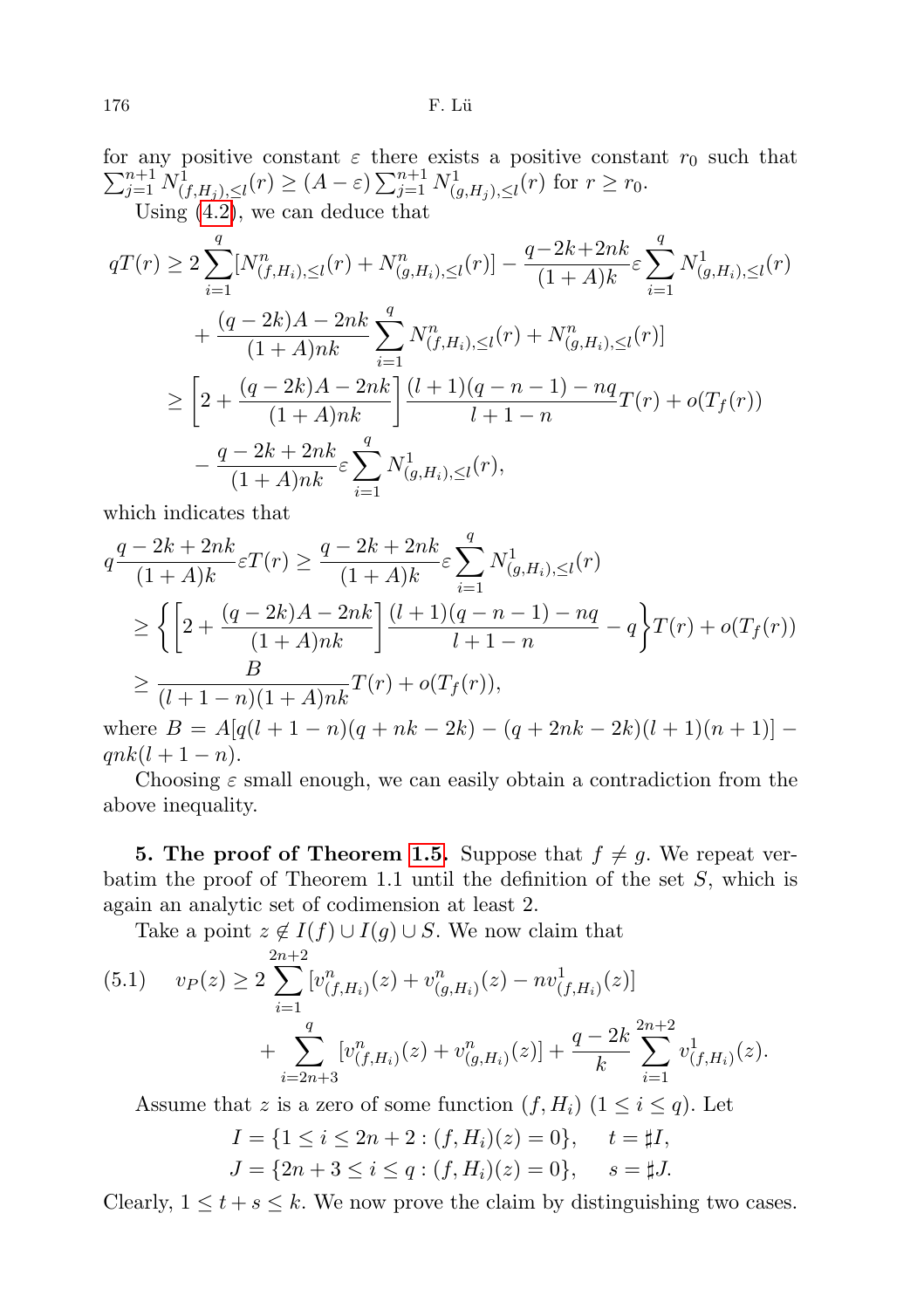CASE 1:  $I = \emptyset$ . Then

$$
\sum_{i=1}^{2n+2} v^1_{(f,H_i)}(z) = 0, \quad 2 \sum_{i=1}^{2n+2} [v^n_{(f,H_i)}(z) + v^n_{(g,H_i)}(z) - nv^n_{(f,H_i)}(z)] = 0.
$$

Furthermore, we have

$$
v_p(z) \ge 2 \sum_{i \in J} v_{(f,H_i)}^n(z) = \sum_{i=2n+3}^q [v_{(f,H_i)}^n(z) + v_{(g,H_i)}^n(z)].
$$

Thus, the claim holds.

CASE 2:  $I \neq \emptyset$ . Suppose that  $j \in \{1, ..., q\} \setminus [I \cup J \cup \sigma^{-1}(I \cup J)]$ . Since  $f(\zeta) = g(\zeta)$  on  $\bigcup_{j=1}^{2n+2} f^{-1}(H_j)$ , z is a zero point of  $P_j$  with multiplicity at least 1. So  $v_{P_j}(z) \geq 1$ .

If  $i \in \{1, ..., 2n + 2\}$ , then

$$
\min\{v_{(f,H_i)}(z),v_{(g,H_i)}(z)\}\geq v_{(f,H_i)}^n(z)+v_{(g,H_i)}^n(z)-nv_{(f,H_i)}^1(z).
$$

If  $i \in \{2n + 3, ..., q\}$ , then

$$
\min\{v_{(f,H_i)}(z), v_{(g,H_i)}(z)\} \ge v_{(f,H_i)}^n(z).
$$

It follows that

$$
v_p(z) \ge 2 \sum_{i \in I} \min\{v_{(f,H_i)}(z), v_{(g,H_i)}(z)\} + 2 \sum_{i \in J} \min\{v_{(f,H_i)}(z), v_{(g,H_i)}(z)\} + q - 2(l + s) \ge 2 \sum_{i=1}^{2n+2} [v_{(f,H_i)}^n(z) + v_{(g,H_i)}^n(z) - nv_{(f,H_i)}^1(z)] + 2 \sum_{i \in J} v_{(f,H_i)}^n(z) + q - 2k \ge 2 \sum_{i=1}^{2n+2} [v_{(f,H_i)}^n(z) + v_{(g,H_i)}^n(z) - nv_{(f,H_i)}^1(z)] + \sum_{i=2n+3}^{q} [v_{(f,H_i)}^n(z) + v_{(g,H_i)}^n(z)] + \frac{q - 2k}{k} \sum_{i=1}^{2n+2} v_{(f,H_i)}^1(z).
$$

Thus, the claim holds.

By the claim, we have

$$
v_P(z) \ge \sum_{i=1}^q [v_{(f,H_i)}^n(z) + v_{(g,H_i)}^n(z)] + \sum_{i=1}^{2n+2} [v_{(f,H_i)}^n(z) + v_{(g,H_i)}^n(z)] + \frac{q - 2k - 2nk}{k} \sum_{i=1}^{2n+2} v_{(f,H_i)}^1(z).
$$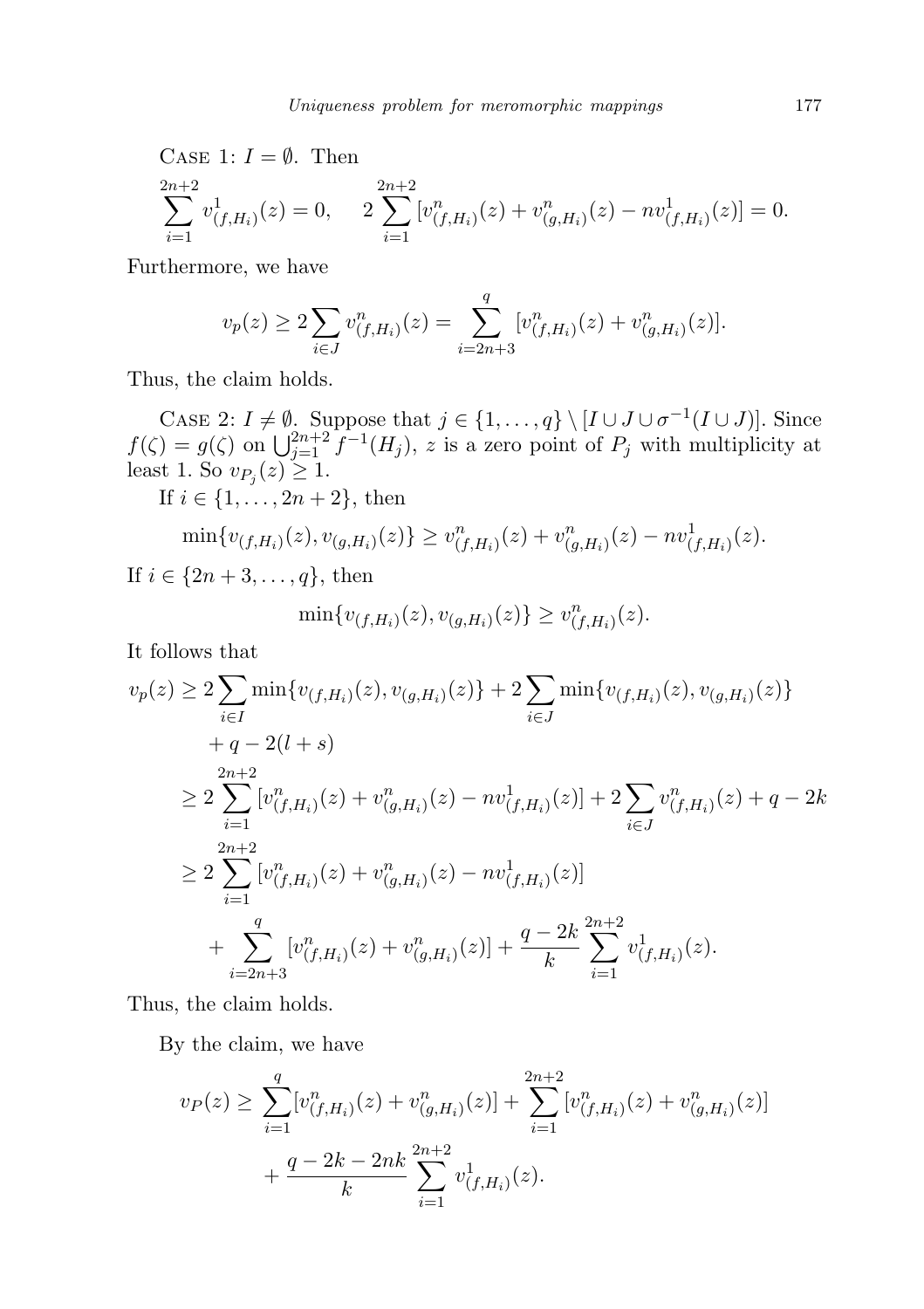By integrating both sides of the above inequality, we get

$$
qT(r) \ge N_p(r)
$$
  
\n
$$
\ge \sum_{i=1}^q [N_{(f,H_i)}^n(r) + N_{(g,H_i)}^n(r)] + \sum_{i=1}^{2n+2} [N_{(f,H_i)}^n(r) + N_{(g,H_i)}^n(r)]
$$
  
\n
$$
+ \frac{q - 2k - 2kn}{k} \sum_{i=1}^{2n+2} N_{(f,H_i)}^1(r)
$$
  
\n
$$
\ge (q - n - 1)T(r) + (2n + 2 - n - 1)T(r)
$$
  
\n
$$
+ \frac{q - 2k - 2kn}{k} \sum_{i=1}^{2n+2} N_{(f,H_i)}^1(r) + o(T_f(r)),
$$

which implies that

(5.2) 
$$
\sum_{i=1}^{2n+2} N_{(f,H_i)}^1(r) = o(T_f(r)).
$$

<span id="page-13-8"></span>By combining [\(5.2\)](#page-13-8) and Lemma [2.1,](#page-5-0) we can easily deduce a contradiction.

Acknowledgements. We are grateful to the reviewers for their helpful comments and suggestions. The paper was supported by the Natural Science Foundation of Shandong Province Youth Fund Project (ZR2012AQ021) and the Fundamental Research Funds for the Central Universities (12CX04080A).

## References

- <span id="page-13-4"></span>[\[1\]](http://dx.doi.org/10.1142/S0129167X09005492) Z. Chen and Q. Yan, Uniqueness theorem of meromorphic mappings into  $\mathbb{P}^N(\mathbb{C})$ sharing  $2N + 3$  hyperplanes regardless of multiplicities, Int. J. Math. 20 (2009), 717–726.
- <span id="page-13-2"></span>[\[2\]](http://dx.doi.org/10.1007/s11425-010-3137-1) Z. Chen and Q. Yan, A note on uniqueness problem for meromorphic mappings with  $2N + 3$  hyperplanes, Sci. China Math. 53 (2010), 2657–2663.
- <span id="page-13-0"></span>[3] H. Fujimoto, The uniqueness problem of meromorphic maps into the complex projective space, Nagoya Math. J. 58 (1975), 1–23.
- <span id="page-13-1"></span>[4] H. Fujimoto, Uniqueness problem with truncated multiplicities in value distribution theory, Nagoya Math. J. 152 (1998), 131–152.
- <span id="page-13-5"></span>[\[5\]](http://dx.doi.org/10.1016/j.jmaa.2012.03.049) H. Giang, L. Quynh and S. Quang, Uniqueness theorems for meromorphic mappings sharing few hyperplanes, J. Math. Anal. Appl. 393 (2012), 445–456.
- <span id="page-13-3"></span>[\[6\]](http://dx.doi.org/10.2140/pjm.1988.135.323) S. Ji, Uniqueness problem without multiplicities in value distribution theory, Pacific J. Math. 135 (1988), 323–348.
- <span id="page-13-6"></span> $[7]$  F. Lü, The uniqueness problem of meromorphic mappings with truncated multiplicities, Chin. Ann. Math. (Ser A) 33 (2012), 1–6.
- [\[8\]](http://dx.doi.org/10.1007/BF02565342) R. Nevanlinna, Einige Eindeutigkeitssätze in der Theorie der meromorphen Funktionen, Acta Math. 48 (1926), 367–391.
- <span id="page-13-7"></span>[\[9\]](http://dx.doi.org/10.4064/ap102-3-5) S. Quang, Unicity of meromorphic mappings sharing few hyperplanes, Ann. Polon. Math. 102 (2011), 255–270.